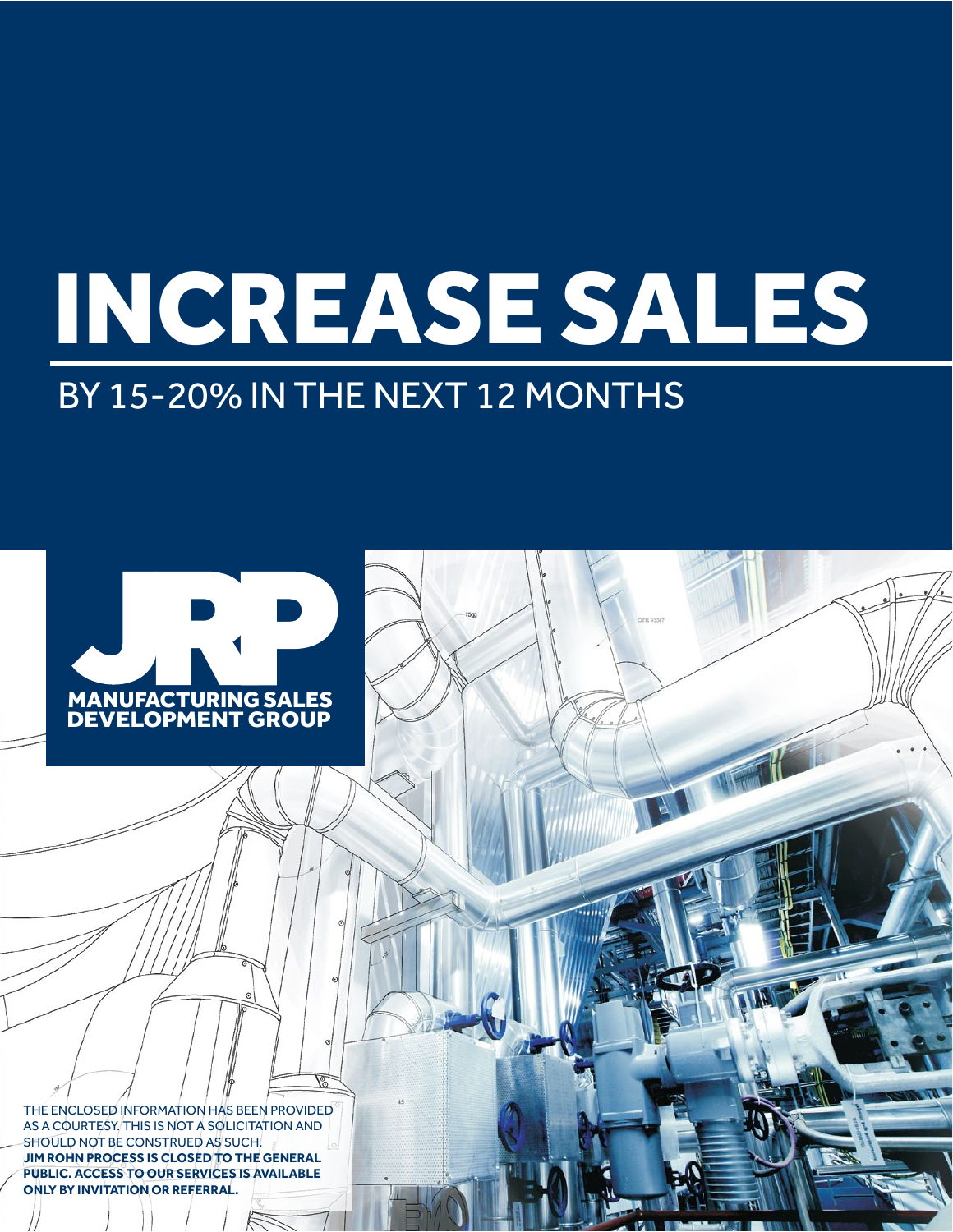## INCREASE YOUR SALES BY 15-20% IN THE NEXT 12 MONTHS

That's a bold statement, right? Here's another one - as of 2020, our company has produced in excess of \$205 million in sales for our clients.

JRP (also known as Jim Rohn Process), is a sales execution company. Our expertise is in developing and closing new, profitable business for your company.



We have tremendous knowledge of multiple industries and verticals and specialize in niche markets. We focus on identifying the right companies and true decision makers, then qualifying them to ensure they are an ideal prospect for your business. We then sell them on your behalf in a very strategic and consultative, yet influential way.

We are not a coaching company, consulting company, repping firm, telemarketing company or a mere lead-generation company.

If we decide to meet with your company, during this mutual interview process, we will provide you with specific references (names, phone numbers and email addresses) of our current clients for whom we've closed millions of dollars of profitable sales, and in whose pockets we've put hundreds of thousands of dollars.

Bottom line - We become your branded sales team, contacting prospects as though we are direct employees of your company. We develop proposals, obtain RFQs and close new, profitable business for your company!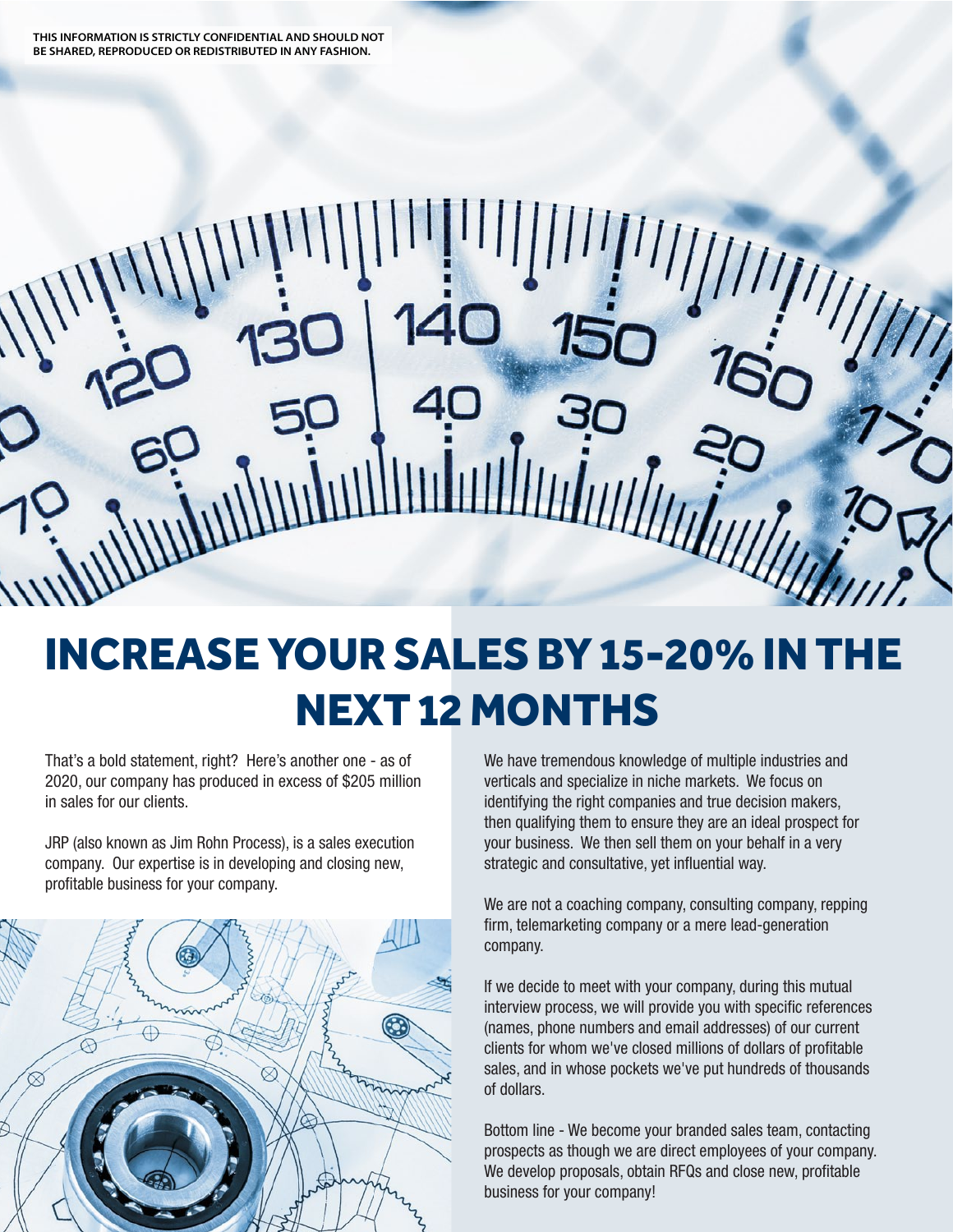# RESULTS MEASUREABLE

#### AS OF 2020, JRP HAS GENERATED IN EXCESS OF \$205 MILLION IN SALES FOR OUR CLIENTS.

JRP is a ten-year-old company headquartered in Philadelphia, PA. Our fundamentals and core philosophies are deeply rooted in the work of world-renowned Jim Rohn. We develop new business for industrial manufacturing companies and bring a specific level of expertise to those having \$2 million to \$50 million in annual sales.

Many of our clients do not have the right sales force in place. Some may have even relied on manufacturer's representatives at one point in time or had inside/outside sales reps on their payrolls. As sales strategies continue to evolve, the JRP model has met the true needs of the market with the concept of outsourcing an expert sales force.

We are not manufacturer's reps, and we do not have a model such as ThomasNet, Salesgenie, or MFG. We are sales experts with an experienced team of industrial manufacturing sales professionals on staff. We understand how to talk effectively to engineers, plant managers and production managers, tie it back to purchasing and develop new business by getting RFQs and purchase orders in the door. We then continue to develop and nurture that new account into a longstanding customer for you.

We become a true sales arm for your company with the ability to generate profitable results.

### HOW DO WE DO THIS?

1. JRP operates without any contract—only a month-to-month agreement.

2. We do not receive bonuses or commissions on the sales that we generate.

**3.** Our company is compensated by way of an all-inclusive. predetermined monthly fee that never changes. All of the work that we do is included in this fee so there are never any additional charges to our clients. Ever. This enables our clients to definitively budget for their sales and marketing expense.

4. The prospects and new customers that we obtain for our clients are theirs to keep.

**5.** All of our sales work is documented, so if at any time our clients decide they want to take over and bring their sales and marketing program back into their company, it is completely turned over to them.

6. Our company employs highly trained sales specialists. The average person in our company has at least 30 years of sales experience in the industrial manufacturing world, with added engineering expertise.



with before.

In fact, our company is closed to the general public. We operate alignment with our core values and your company, you won't be eligible to work with us. We work with clients on an invitationonly basis and only with those in industries we don't currently represent.